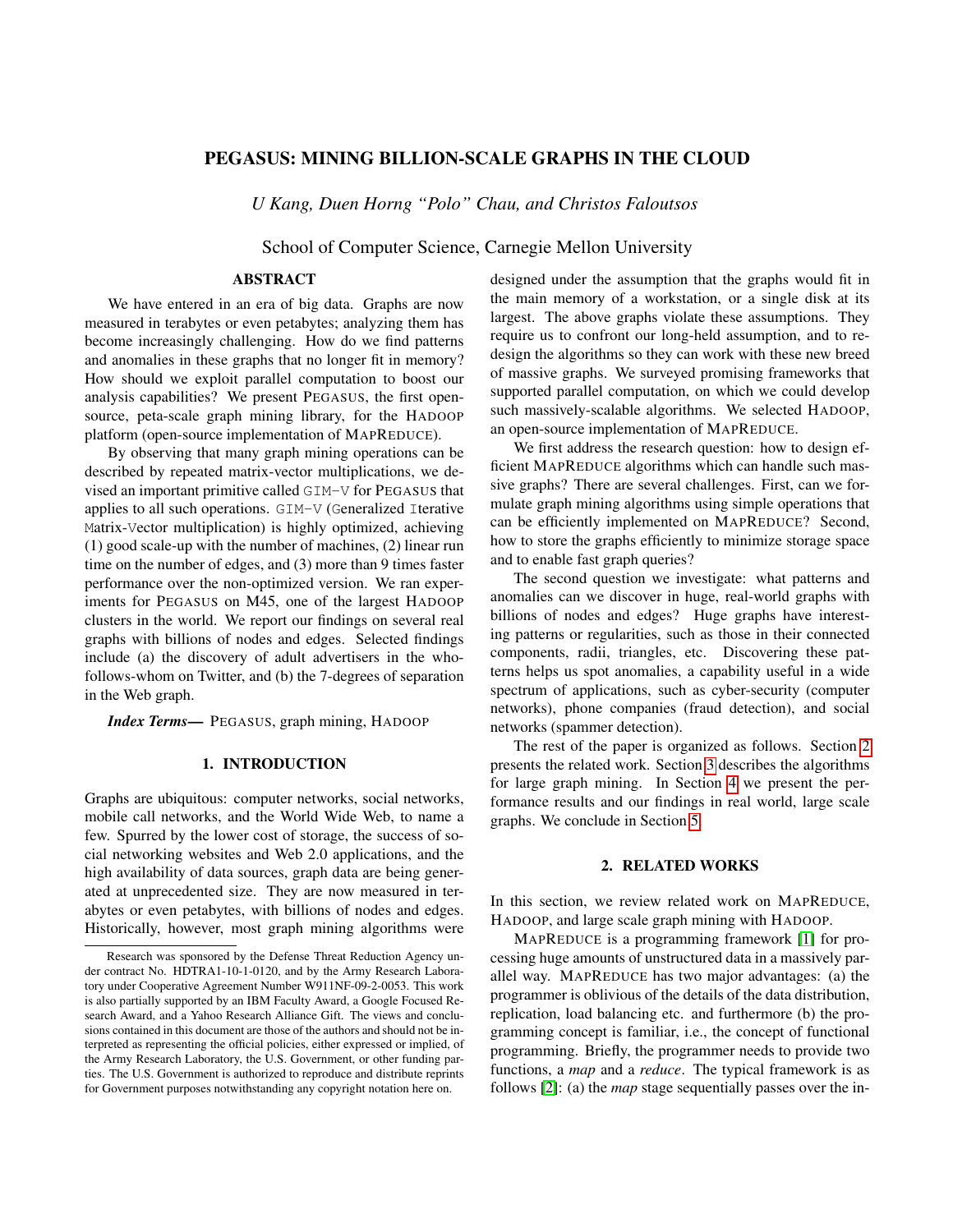put files and outputs (key, value) pairs; (b) the *shuffling* stage groups of all values by key, and (c) the *reduce* stage processes the values with the same key and outputs the final result.

HADOOP is the open source implementation of MAPRE-DUCE. HADOOP provides the Distributed File System (HDFS) and PIG, a high level language for data analysis [\[3\]](#page-3-2). Large scale graph mining using HADOOP has attracted significant interests [\[4,](#page-3-3) [5,](#page-3-4) [6\]](#page-3-5) due to its simplicity, fault tolerance, and low maintenance costs, compared to graph mining based on MPI [\[7\]](#page-3-6) and Bulk Synchronous Parallel model [\[8\]](#page-3-7).

# <span id="page-1-0"></span>3. ALGORITHMS FOR LARGE GRAPH MINING

Our proposed PEGASUS package<sup>[1](#page-1-2)</sup> comprises large scale graph mining algorithms which we describe in this section. For each of the algorithm, we provide the motivating questions and our answers.

### 3.1. Structure Analysis

Problem 1 *How can we find connected components, diameter, PageRank, and node proximities of very large graphs quickly? Furthermore, how can we design a general primitive which can be applied to many different algorithms?*

We observe that many graph mining algorithms, like connected components, diameter, PageRank, and node proximities, can be unified via the GIM-V primitive, standing for Generalized Iterative Matrix-Vector multiplication [\[9\]](#page-3-8). In the GIM-V, we generalize the three internal operations(multiply, sum, and assign) in the standard matrix-vector multiplications to define many different algorithms.

Having defined GIM-V, the next question is to design efficient methods for the generalized matrix-vector multiplication in MAPREDUCE. Our first main idea is to put together several nonzero elements into square blocks, and perform the block-wise matrix-vector multiplication instead of elementwise multiplication. Our second main idea is to cluster the graph so that nonzero elements in the adjacency matrix are closely located, and then compress the nonzero bit strings of each block by standard compression algorithms like gzip. This compression greatly saves space, which leads to faster running time of block-wise matrix-vector multiplication.

## 3.2. Eigensolver

Problem 2 *How can we design a scalable eigensolver? How can we handle skewed matrix-matrix multiplication where one matrix is much larger than the other?*

Given a billion-scale graph, how can we find near-cliques, the count of triangles, and related graph properties? All of them can be found quickly if we have the first several

eigenvalues and eigenvectors of the adjacency matrix of the graph [\[10\]](#page-3-9). Despite their importance, existing eigensolvers do not scale well. We developed HEIGEN [\[11\]](#page-3-10), an eigensolver for billion-scale, sparse symmetric matrices.

A challenge in HEIGEN is to design an efficient method for skewed matrix-matrix multiplication, where the first matrix is much larger than the second matrix. Our main idea is to broadcast the smaller matrix to all the mappers, so that the second matrix can be joined with the elements of the first matrix in the mapper. This greatly reduces the network traffic and decreases the running time. Experiments show that our proposed method outperforms naive methods by  $76 \times [11]$  $76 \times [11]$ .

## 3.3. Inference

Problem 3 *How to scale-up the inference, or "guilt by association" algorithm for very large graphs with billions of nodes and edges?*

Inference in graphs is an important problem, which often corresponds, intuitively, to "guilt by association" scenarios. For example, if a person is a drug-abuser, probably his/her friends are so, too; if a node in a social network is of male gender, his dates are probably females. The typical way to handle this is belief propagation [\[12\]](#page-3-11), and we tackle the scalability issue of the belief propagation.

We observe belief propagation cannot be formulated by a generalized matrix-vector multiplication on the original adjacency matrix and a vector. Instead, we formulate the belief propagation by a generalized matrix-vector multiplication on the line graph matrix and the message vector [\[13\]](#page-3-12). Our key contribution is to compute the multiplication without explicitly constructing the line graph: instead, we use the original adjacency matrix to compute the multiplication on the line graph.

## 3.4. Storage and Indexing

Problem 4 *How to store and index graph edge files so that graph mining queries can be answered quickly?*

We consider targeted graph mining queries whose answers require the access to only parts of the graph. Examples of targeted queries include k-step in/out-neighbors, and egonet queries. Our main idea is as follows. In the indexing stage, we make rectangular blocks of adjacency matrix, and store several blocks into grids where each grid corresponds to a square-shaped area in the adjacency matrix. In the query stage, only relevant grids are selected based on the queries. Experiments show that this 'grid selection' reduces the running time up to  $4 \times$  than the naive methods [\[14\]](#page-3-13).

#### 4. EXPERIMENTS

<span id="page-1-1"></span>In this section, we present experimental results including the performance of our proposed method, and the discoveries on

<span id="page-1-2"></span><sup>1</sup> available at http://www.cs.cmu.edu/∼pegasus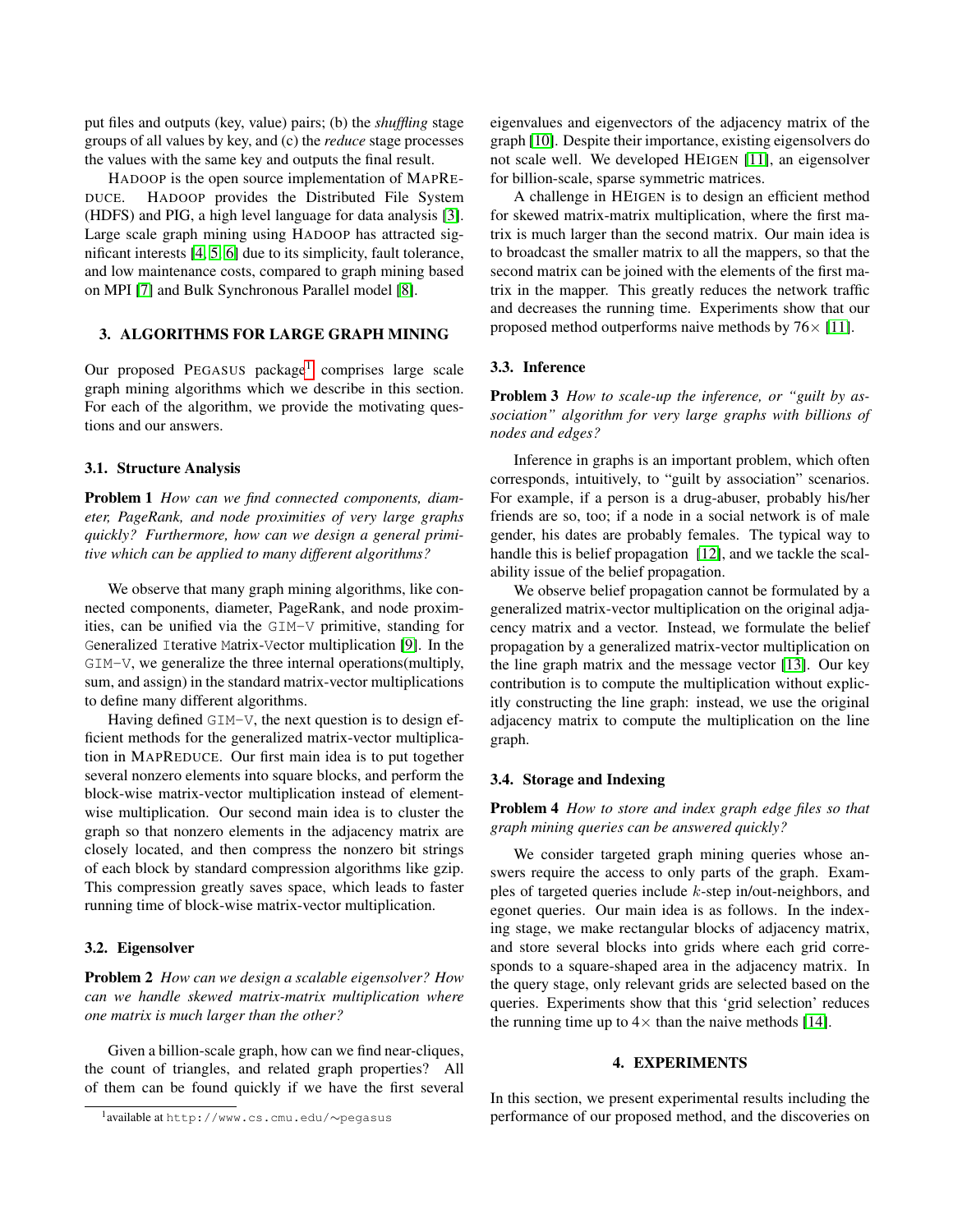large, real world graphs. Table [1](#page-2-1) lists the graphs used. The experiments were performed in Yahoo!'s M45 HADOOP cluster, one of the largest HADOOP clusters available to academia with 480 machines, 1.5 petabyte storage and 3.5 Terabyte memory in total.

| <b>Name</b> | <b>Nodes</b> | Edges   | <b>Description</b> |
|-------------|--------------|---------|--------------------|
| YahooWeb    | 1.413 M      | 6.636 M | Web links in 2002  |
| Twitter     | 63 M         | 1.838 M | Who follows whom   |
|             |              |         | in Nov. 2009       |
| Random      | 177 K        | 1.977 M | Synthetic graphs   |

<span id="page-2-1"></span>Table 1. Order and size of networks.

# 4.1. Performance

Figure [1](#page-2-2) shows the disk space and the running time comparisons of GIM-V variants. Note that the 'Proposed' method, which combines the clustering and the compression, provides up to  $43\times$  smaller storage and  $9.2\times$  faster running time compared to the 'Naive' method which does not have the clustering and the compression.



<span id="page-2-2"></span>Fig. 1. (a) File size comparison after clustering and compression. The Y-axis is in log scale. Note our proposed method reduces the data size up to  $43\times$  smaller than the original('Naive'). The 'Random' graph has better performance gain than real-world graphs since the density is much higher. (b) Running time comparison of PageRank queries. Our proposed method outperforms the baseline by  $9.2 \times$ .

#### 4.2. Discoveries

We report interesting discoveries in large, real-world graphs. They include the patterns and anomalies in radius plots, connected components, and triangle counting.

#### *4.2.1. Radius Plots*

*What are the central nodes and outliers in graphs? How closely are nodes in graphs connected?* These questions are answered by radius plot, which is the distribution of the radius of nodes. The radius  $r(v)$  of node v is the distance between v and a reachable node farthest away from  $v$ . The diameter of a graph is the maximum radius of nodes. The effective radius and the effective diameter are defined as the 90% percentile of the radius and the diameter, respectively [\[15,](#page-3-14) [16\]](#page-3-15). We analyze the effective diameter and radii of YahooWeb in Figure [2](#page-3-16) (a). We have the following observations.

Small Web. The effective diameter of the YahooWeb graph (year: 2002) is surprisingly small ( $\approx 7 \sim 8$ ).

Multi-modality of Web graph. The radius distribution of the YahooWeb graph has a multi-modal structure, which is possibly due to a mixture of relatively smaller subgraphs which got loosely connected recently.

#### *4.2.2. Connected Components*

*What are the patterns and anomalies in the connected components of a Web graph?* Figure [2](#page-3-16) (b) shows the size distribution of connected components in YahooWeb graph. We have the following observation which shows the patterns of anomalous web pages [\[9\]](#page-3-8).

Anomalous connected components. Figure [2\(](#page-3-16)b) shows two outstanding spikes which deviate significantly from the 'power-law' like size distributions of small disconnected components. In the first spike at size 300, more than half of the components have exactly the same structure and they were made from a domain selling company where each component represents a domain to be sold. The spike happened because the company *replicated* sites using the same template. In the second spike at size 1101, more than 80 % of the components are adult sites disconnected from the giant connected component. Again, the adult sites are generated from a template. To summarize, the distribution plot of connected components reveals interesting communities with special purposes which are disconnected from the rest of the Internet.

#### *4.2.3. Triangle Counting*

*What are the patterns and anomalies in the triangle counts and the degrees in social network graphs?* Figure [2](#page-3-16) (c) shows the degree and the number of participating triangles in the Twitter 'who follows whom' graph at year 2009 [\[11\]](#page-3-10). We have the following observation which can be used to spot and eliminate harmful accounts such as those of adult advertisers and spammers.

Anomalous triangles vs. degree ratio. In Figure [2](#page-3-16) (c), celebrities have high degrees and mildly connected followers, while adult accounts have many fewer, but extremely well connected, followers. The reason is that adult accounts are often from the same provider, and they follow each other to possibly boost their rankings or popularities.

# 5. CONCLUSION

<span id="page-2-0"></span>We presented PEGASUS, a graph mining library for finding patterns and anomalies in massive, real-world graphs. Our major contributions include:

• Scalable algorithms for mining billion-scale graphs.